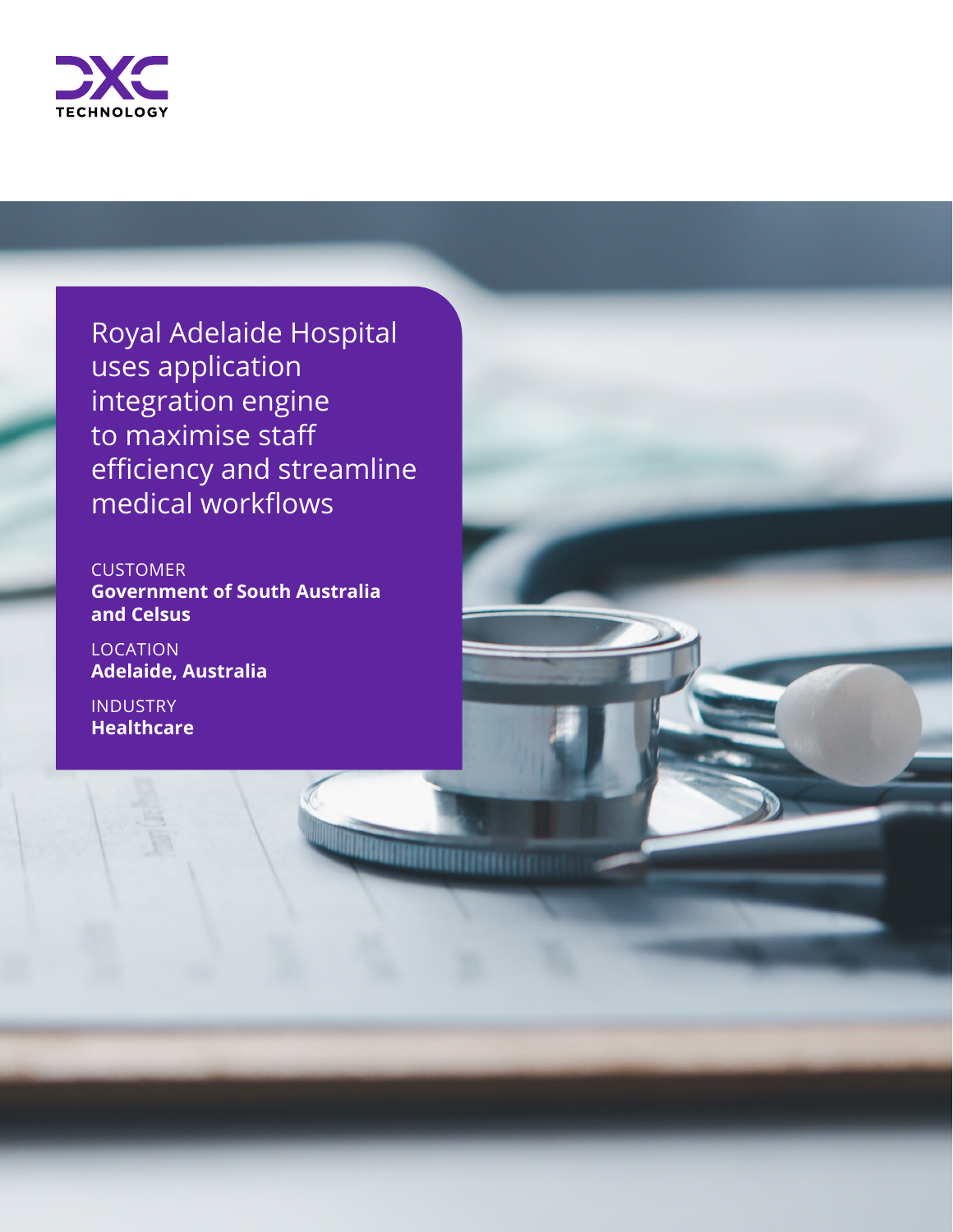

#### Challenge

- Implement and operate integrated messaging and workflow application technology
- Gain the ability to seamlessly change or add new technology to the system
- Increase staff efficiency and improve patient care from that offered at previous facility



#### Solution

- Build and maintain an advanced information and communication technology infrastructure
- Develop and operate an integration engine that integrates 13 different systems
- Operate a wireless locating system for coordinating hospital resources and assets



### Results

- Real-time communication between disparate systems, enabling enhanced service quality
- Maximised staff efficiency and improved medical equipment utilisation
- Improved patient outcomes and staff experiences
- Ability to easily add new technology to keep up with latest best practices and trends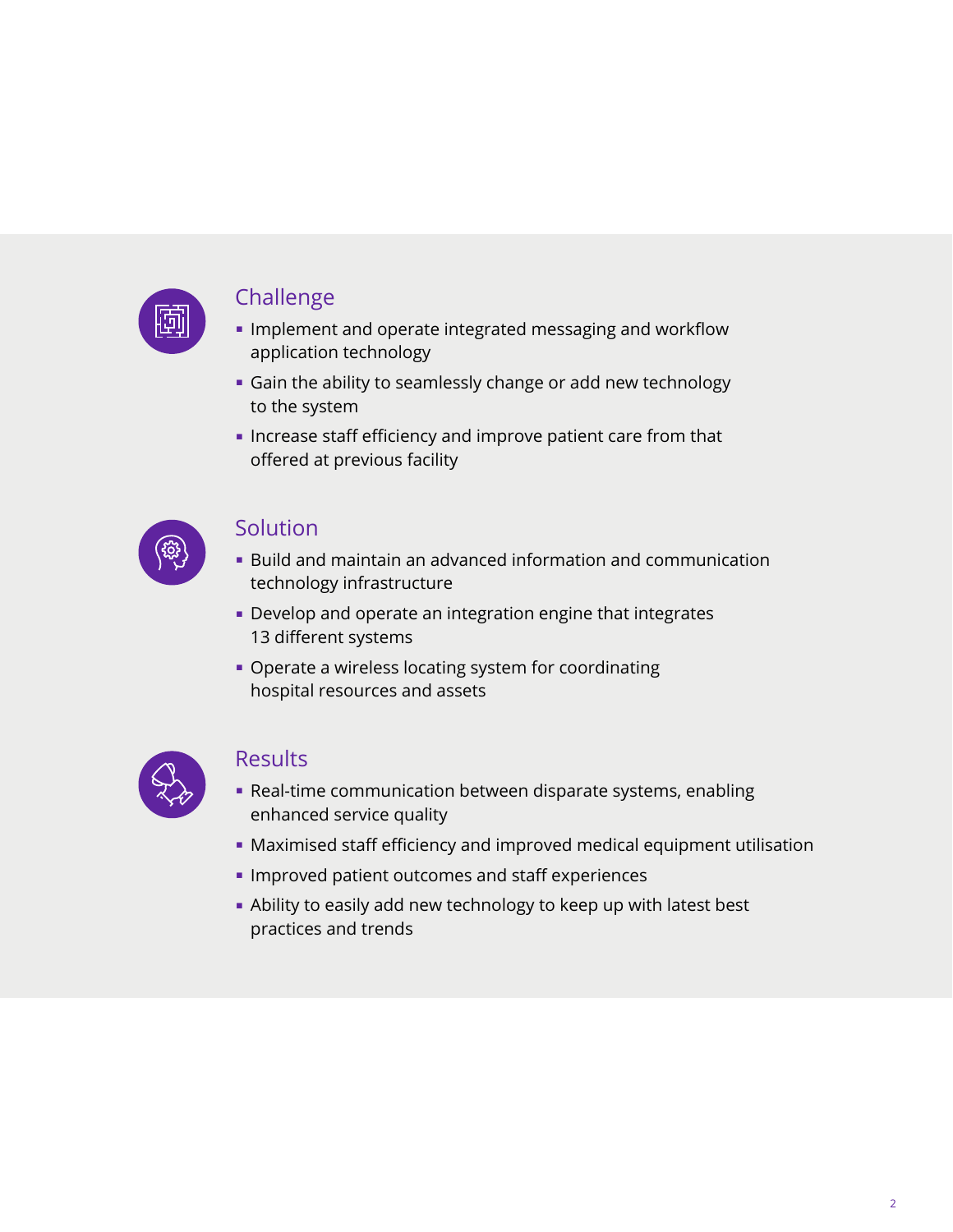

## **Royal Adelaide Hospital uses application integration engine to maximise staff efficiency and streamline medical workflows**

**One of the most technologically advanced healthcare facilities in Australia, Royal Adelaide Hospital opened in September 2017 with 800 beds supported by more than 6,000 staff members, with staff and patients transferring from the facility the new hospital had replaced. The hospital is the largest in South Australia and is operated as a public-private partnership by Celsus, in conjunction with the Government of South Australia. As part of a 30-year agreement for operations and maintenance services that continues to 2046, DXC Technology provides management and support services at the hospital.**

The WLS provides many benefits, such as giving the Royal Adelaide the ability to use a combination of ultrasound and wireless technology to track assets and at-risk patients throughout the hospital.

As part of this agreement, DXC designed, built and now operates an integrated messaging and workflow application that lets medical staff and facilities management at Royal Adelaide Hospital collaborate and share data in real time. The system helps coordinate the timely provisioning of people and medical equipment, increasing operational efficiency, while improving patient care and staff experiences

## The right assets at the right time

At modern hospitals, an information and communications technology (ICT) system serves as the communications backbone. This system must generate information from numerous sources and deliver it in a timely and efficient fashion.

Integrated ICT solutions include support for improved workflows, optimised deployment of staff and equipment, wireless service, and integration to medical records for safe and efficient meal ordering and delivery.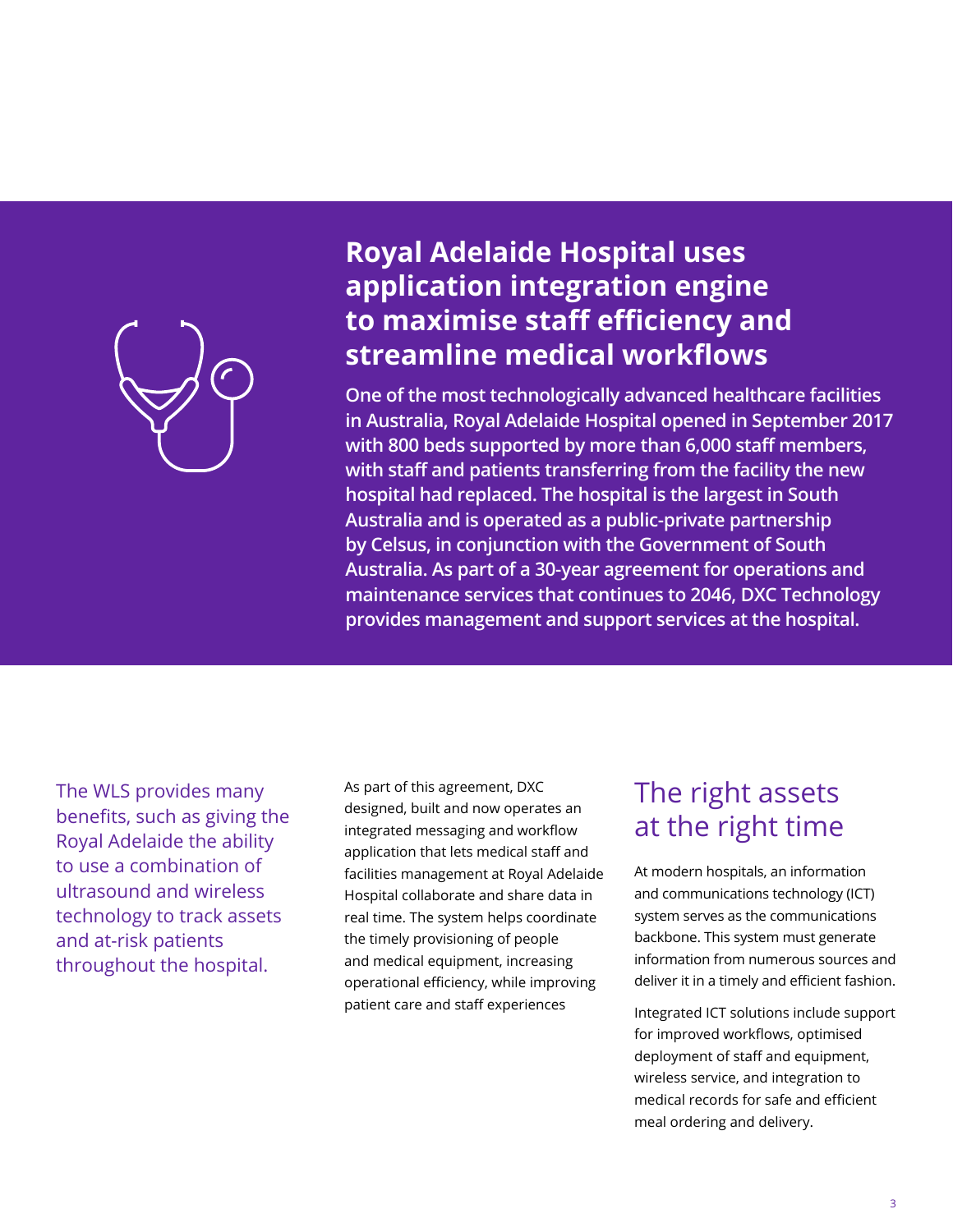

DXC has helped the Royal Adelaide increase service quality, patient and staff experiences and improve patient care above and beyond what was possible at the previous facility.

DXC designed and built an integration engine that uses a hub-and-spoke model to integrate 13 ICT and building engineering services-based systems from 13 different vendors. The primary goal of the integration engine is to facilitate the seamless flow of information required to coordinate the process of getting the right people and the right equipment to the right place at the right time. By doing that, hospitals can reduce time lost in tracking down assets and equipment.

DXC designed the integration engine around a series of real-world use cases with an emphasis on maximising the efficiency of people and assets. For example, the system was designed so that before a trauma patient arrives, an operating room can be pre-booked and an elevator reserved for the trauma team to go directly to the desired location.

The integration engine capably handles interfaces and interactions among a wide range of hospital systems, including management of facilities, security and patients' meals. DXC designed and built the mapping and interfaces that allow the data to flow between the various systems to achieve intended end-user outcomes.

To build the integration engine, DXC developed system-to-system diagrams that provided a logical definition of how the systems would interact, then worked with each of the systems' APIs to develop specifications. Support provided by DXC includes application development and management services, as well as testing and quality assurance.

# Improving staff efficiency

DXC also provides support and maintenance for another key component of ICT, the wireless locating system (WLS), which allows managers to know where personnel, assets and equipment are at all times.

The team encountered a challenge about halfway through the construction phase when the technology underlying the WLS changed. Thanks to the integration engine, adapting to the change was simple where without it the change would have added considerable complexity and time.

Integrated ICT solutions include support for improved workflows, optimised deployment of staff and equipment, wireless service, and integration to medical records for safe and efficient meal ordering and delivery.